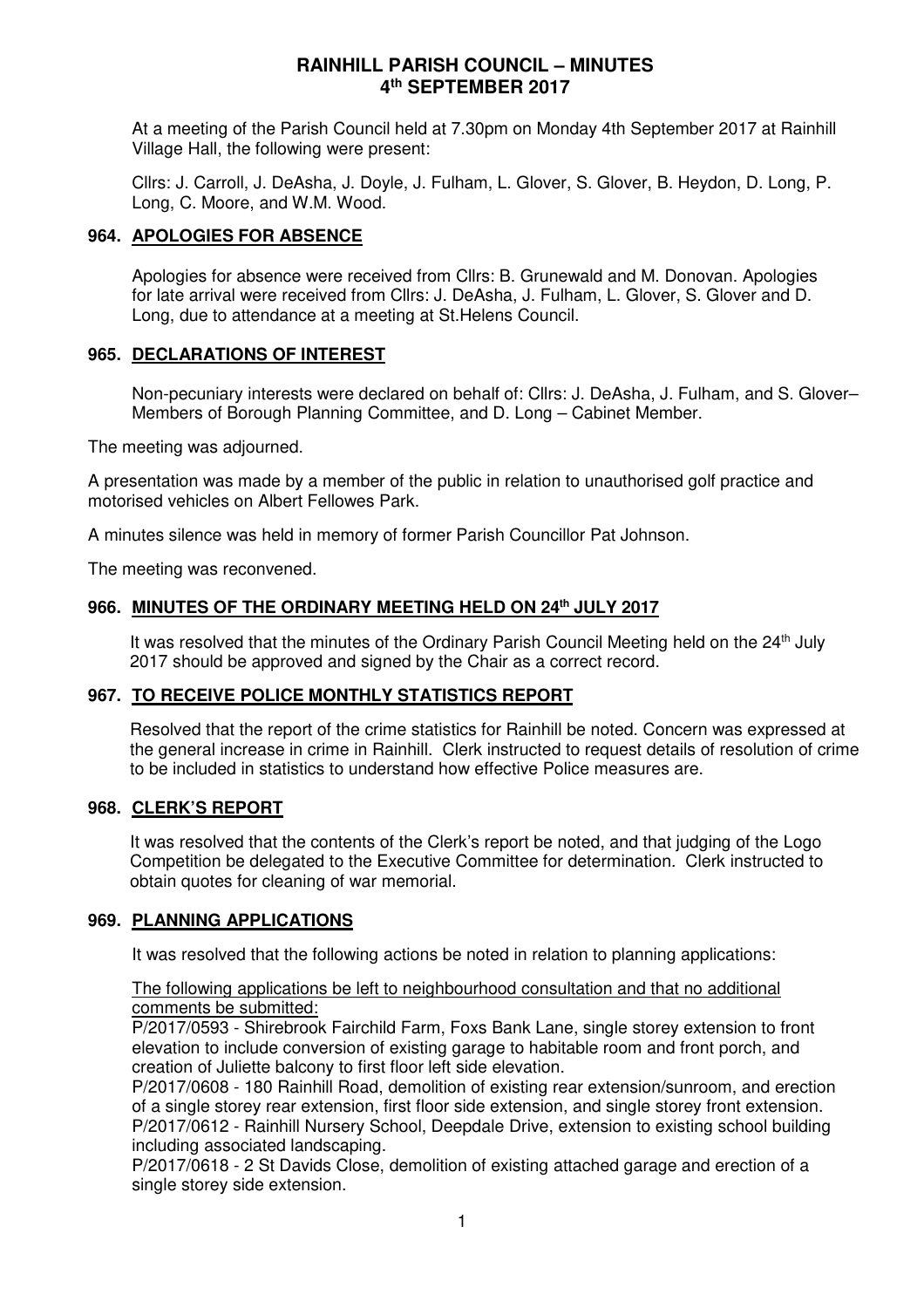P/2017/0626 - 4 Stonecross Drive, erection of first floor side extension above existing garage.

P/2017/0628 - 531 Warrington Road, works to assorted trees covered by a tree preservation order.

P/2017/0661 - 1 View Road, works to trees covered by a tree preservation order to prune 1 beech tree – since withdrawn.

P/2017/0694 - 20 Lincoln Way, two storey side/rear extension, and two storey extension to front elevation.

It was noted that objections had been submitted to the following applications:

P/2017/0637 Rocklands House View Road, demolition of existing single storey chalets and erection of 1 x 4 bedroom detached dwelling and 4 x 3 bedroom semi-detached dwellings with driveways.

P/2017/0644 139 Stoney Lane, certificate of lawfulness for proposed use as a children's care home (maximum up to 3 young people).

## **970. ACCOUNTS FOR PAYMENT**

| Payee                                | <b>Description</b>                      | <b>Amount</b> | Ref           |
|--------------------------------------|-----------------------------------------|---------------|---------------|
| <b>G</b> Pinder                      | Telephone                               | 15.00         |               |
| <b>G</b> Pinder                      | Salary - Sept (less Tax, NI & Pens)     | 1086.52       |               |
|                                      | Photocopying & Paper - July             | 16.50         |               |
|                                      | <b>McAfee Antivirus</b>                 | 17.99         |               |
|                                      |                                         | 1136.01       | <b>TFR248</b> |
| Merseyside Pension Fund              | $LGPS - July$                           | 301.53        | <b>TFR249</b> |
| <b>Scottish Power</b>                | Albert Fellowes Park - Sept             | 21.00         | <b>STO</b>    |
| Npower                               | Martin Close (Holt) - Sept              | 3.00          | DD            |
| <b>United Utilities</b>              | Rainhill Park Playing Fields - Sept     | 55.06         | <b>DD</b>     |
| <b>United Utilities</b>              | Holt Playing Fields - Sept              | 6.33          | <b>STO</b>    |
| Hydraclean                           | Legionella Testing Holt Lane - Sept     | 51.00         | <b>STO</b>    |
| Hydraclean                           | Legionella Testing Rainhill Park - Sept | 52.00         | <b>STO</b>    |
| <b>Rainhill Town FC</b>              | Refund of Pitch Hire Fees               | 187.00        | 074           |
| <b>Rainhill Recreation Club</b>      | <b>Refund of Pitch Hire Fees</b>        | 187.00        | 075           |
| <b>Regency Property Asset</b><br>Mgt | Ground Rent for Village Hall            | 35.00         | <b>TFR250</b> |
| <b>B</b> Walsh                       | <b>Website Consultancy and Support</b>  | 50.00         | <b>TFR252</b> |
| <b>Zurich Municipal</b>              | Insurance Renewal Premium               | 1055.88       | <b>TFR251</b> |
| <b>HMRC</b>                          | Tax & NI (Jul - Sep)                    | 616.60        | <b>TFR253</b> |
| Kirby Roofing Limited                | Repair to AFP Sports Pavilion           | 72.00         | <b>TFR255</b> |
| <b>Unity Trust Bank</b>              | <b>Bank Charges</b>                     | 18.00         | DD            |
| S.137 Payments                       |                                         |               |               |
| <b>Rainhill Trials</b>               | Donation                                | 100.00        | <b>TFR254</b> |
| <b>Commemoration Group</b>           |                                         |               |               |

It was resolved that the following items were approved for payment:

## **971. TO APPROVE MAINTENANCE CONTRACTORS FOR CHANGING ROOMS**

Resolved that:

- Craig Roller Shutters be appointed to undertake annual checks on the roller shutters at Albert Fellowes sports pavilion; and
- CC Elec Ltd be appointed to undertake Fire Alarm and Emergency Lighting testing; Electrical Installation Condition Report; and PAT testing at both playing field sites.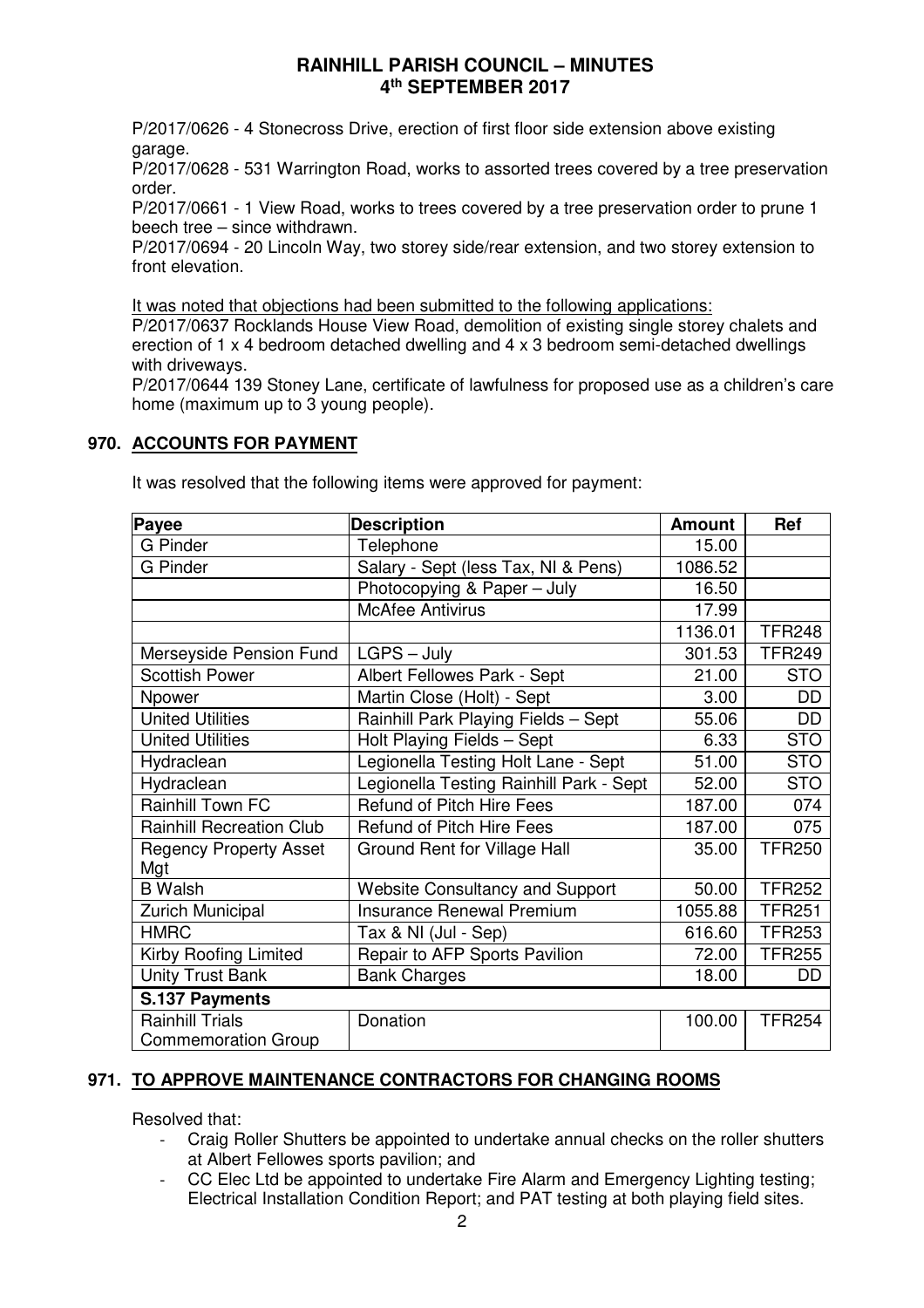#### **972. TO CONSIDER TREE PLANTING SCHEME ON ROADS AND VERGES**

Resolved that a working group be established to consider the viability and timing of a scheme. Should a scheme be considered necessary, to determine where trees would be planted. Group to report by June 2018. Clerk to invite members to contribute to group.

### **973. TO CONSIDER CLEANING OF RAILWAY PLINTH**

Resolved that ownership of plinth should be established. Plinth should remain in situ until after the 190<sup>th</sup> celebration of Rainhill Trials. The cost of cleaning could not be justified.

Consideration of item 11 on the agenda was deferred for consideration with item 18.

#### **974. TO CONSIDER FUNDING FOR DEMENTIA FRIENDS**

Resolved that a donation of £100.00 be made to Dementia Friends.

#### **975. TO CONSIDER ADDITIONAL COSTS FOR PROVISION OF BINS**

Resolved that the new bin approved at the previous meeting be ordered including the annual cost of emptying.

## **976. TO CONSIDER THE ACTIONS OF THE ROCKET 190 GROUP**

Resolved that the actions of the Group be noted and that  $£100.00$  be donated to set up new bank account.

## **977. TO CONSIDER SALE OF REDUNDANT BARRIER BASKETS**

Resolved that the surplus barrier baskets be sold for a price of £50.00. Thanks be sent to Mr G. Phillips for his assistance in removal of the baskets.

Cllrs: J. DeAsha, J. Fulham, L. Glover and S. Glover entered the meeting during discussion on the following item.

## **978. TO CONSIDER WILDFLOWER AND BULB PLANTING CONTRACT**

Resolved that:

- A two year contract for wildflower provision be approved;
- Clerk instructed to write to St.Helens Council regarding problems with wildflower display during 2017;
- Discussion on additional bulb planting be deferred to next meeting, when feasibility of planting areas would be known.

#### **979. TO CONSIDER PLACING AN ADVERT IN THE BEER FESTIVAL PROGRAMME**

Resolved that the Parish Council would place an advert in the beer festival programme at a cost of £100.00.

## **980. TO CONSIDER UNAUTHORISED ACTIVITIES AND UNAUTHORISED USE OF PITCHES AT ALBERT FELLOWES PARK**

Resolved that the Clerk investigate the erection of signs and report to next meeting. Clerk instructed to write to pitch hirers and remind them of the need to pay for friendly matches, and encourage the removal of goal posts over the summer break. No additional monitoring of pitch use was required.